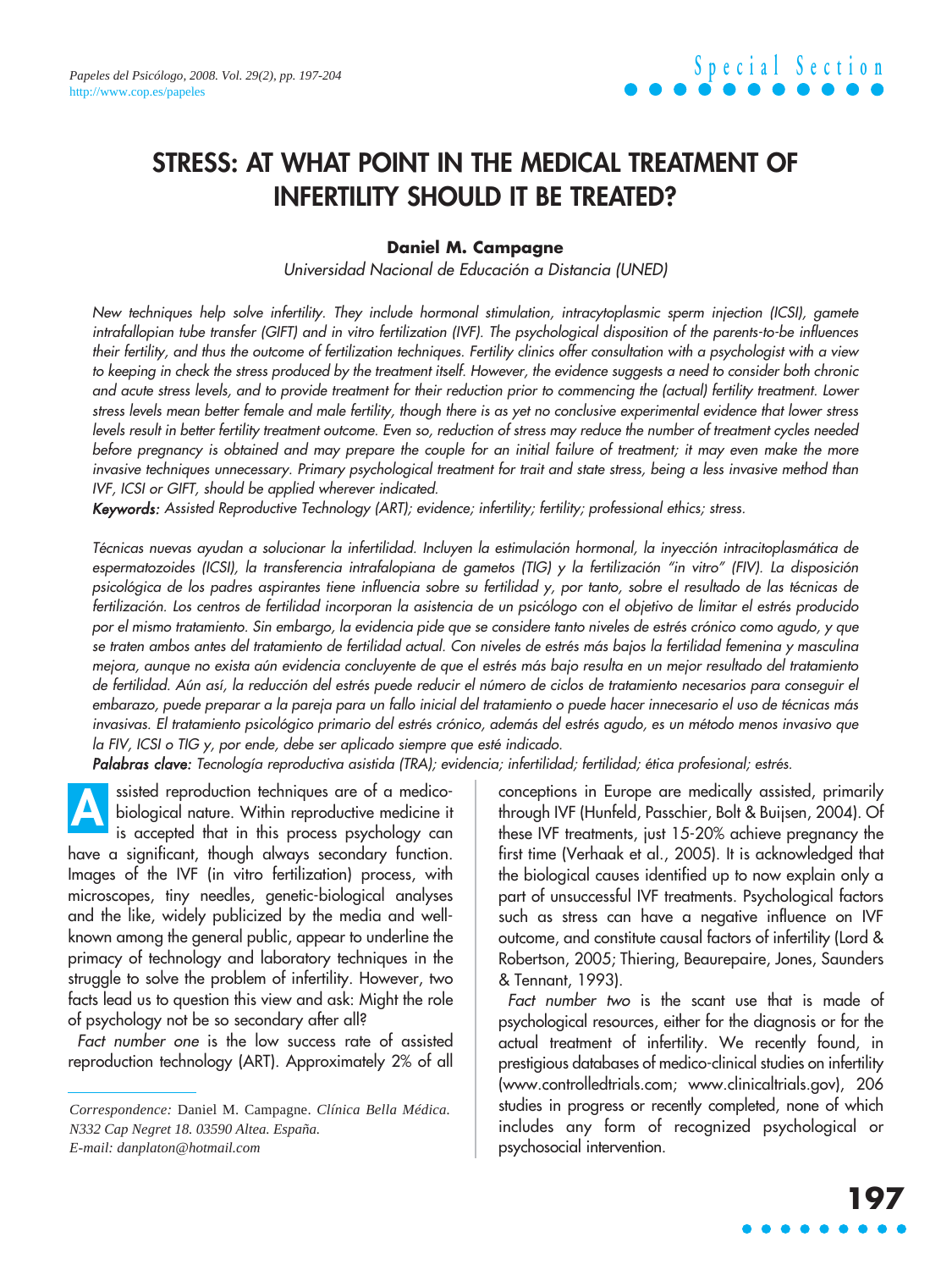In science, and hence in medicine and biology, but also in psychology, the goal should be the optimum evidence-based treatment. The effectiveness of treatments and therapies should be verified and published for the information of the professional community, but also –and very importantly– for that of people seeking to solve their problems. Professionals will prefer the evidence to be conclusive, though especially in preventive medicine and in those cases where there are only treatments that are possibly effective and without negative side effects, such treatments should not be discarded. It would be less than scientific to embrace hightech intervention without taking account of relevant psychological factors and incorporating them in both diagnosis and treatment. Time and the evidence, indeed, are showing that this blinkered approach is mistaken.

Medical science demands robust experimental evidence that a particular procedure remedies the condition sooner or better than another, and sooner and better than no procedure or a placebo. In contrast, psychological science seeks experimental evidence that a particular procedure improves the chances of people being able by themselves to prevent or correct factors which, in the medium to long term, would affect quality of life and/or result in pathology. The medical and psychological goals differ not only insofar as the former seeks certainties and the latter seeks probabilities, but also with regard to the source of change, being either external -through medication or intervention- or internal -through cognitive, behavioural or psychodynamic changes.

The professional person or team involved in our area – fertility– can and should combine these goals and coordinate them to increase success rates and improve costeffectiveness (Campagne, 2006). Preventive and supportive psychological treatments should be applied even when their efficacy has been established only in a provisional way –that is, they should be classified as "evidence-based" at a lower level of evidence than that which would apply to a medical treatment.

I shall continue with an outline of some of the neurobiological pathways through which stress may influence fertility, and review the experimental evidence as to such influence in healthy persons. This will be followed by a brief review of the available evidence in relation to the relevance of some of the "markers" for stress for IVF outcome. Finally, I shall discuss some of the technical and ethical reasons why fertilization techniques should include at least one serious attempt to reduce existing stress levels.

### **HOW DO STRESS AND FERTILITY INTERACT?**

The majority of research on the interaction between emotional stress and infertility from the last 30 years has shown that although infertility causes stress, stress does not necessarily cause infertility. Various factors play a part in this difference, one of the most decisive being the chronicity of stress. Stress can provoke long-term changes in multiple neurochemical systems (Kaufman, Plotsky, Nemeroff & Chamey, 2000).

Stress involves the reciprocal and differential reactions of the hypothalamic-pituitary-adrenal (HPA) axis and of the noradrenergic and adrenergic nerves to different types of "stressor", with physiological differences between the male and female response. Recent models consider many more interactions with other hormonal and neurobiological systems, such as the hypothalamicpituitary-gonadal (HPG) axis or the sympathetic-adrenalmedullary system (see Figure 1).

Stress mediators can have both protective and harmful effects, depending on the time course of their secretion. In the long term they produce what has been called "allostatic overload", meaning a change in the stability of important physiological systems, with negative consequences, affecting fertility (McEwen, 2005).

Stress differs from anxiety, and the biological markers are not conclusive with regard to its harmfulness. High stress is not necessarily perceived psychologically as anxiety, and vice versa. Sanders and Bruce (1999) established a relationship between psychosocial stress and female fertility, independent of stress hormone levels.

The early work by Selye (1950), who observed ovarian atrophy in rats exposed to stress, has been followed by a number of studies confirming the potential of stress to inhibit the HPG axis and affect fertility (Berga, 1966). However, attempts to isolate single causal links between stress and infertility have been less successful, which is unsurprising considering the complex nature of this relationship. Stress hormones and the HPA axis interact with hormones which affect fertility directly, such as GnRH, prolactin, LH and FSH, as well as with hormones that may interfere indirectly with fertility, such as cortisol, endogenous opioids and melatonin.

The fact that similar neurotransmitters and nuclei within the hypothalamus control stress and reproduction increases the possibilities for reciprocal interference. Other substances apparently unrelated to the HPA/adrenergic interaction have been seen to exert a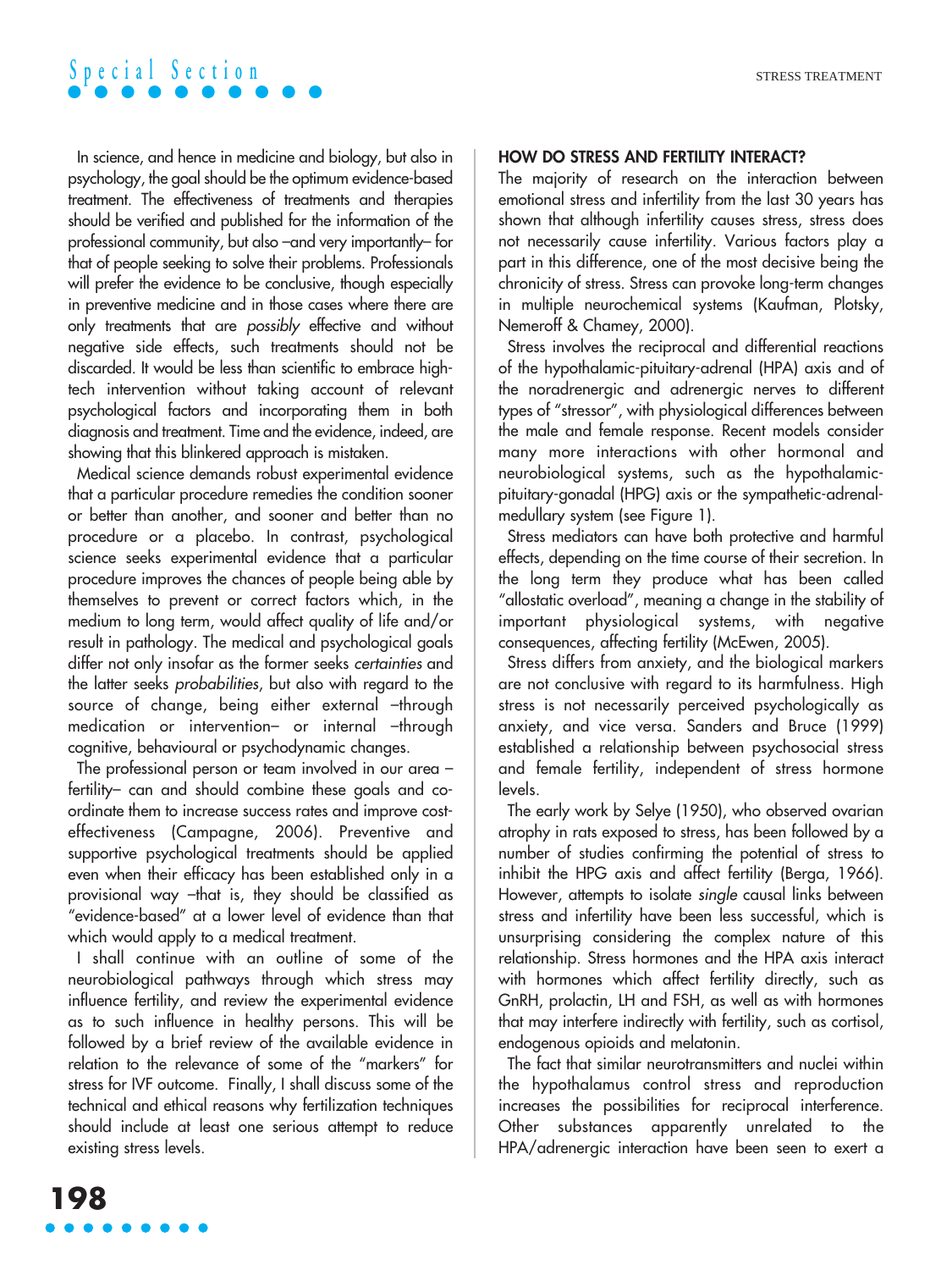significant influence on fertility, as is the case of activated T cells in peripheral blood, associated with a lower implantation rate in women undergoing IVF (Dobson, Ghuman, Prabhakar & Smith, 2003; Gallinelli et al., 2001; Palter, Tavares, Hourvitz, Veldhuis & Adashi, 2001).

Traditionally, cortisol is considered a biological indicator of stress, but in the case of fertility things are not so simple. Serum glucocorticoid levels often, but not always, differ between women who conceive and others who do not, but follicular levels of glucocorticoid hormones, especially lower follicular cortisone and a higher cortisol/cortisone ratio, have been shown to have a significant effect on pregnancy rates in IVF. A link was found between fertility and the activity of the ovarian enzyme 11 -hydroxysteroid dehydrogenase (11 -HSD), which catalyzes the interconversion of cortisol and the biologically inactive cortisone (Smith et al., 1997). Other studies found significant differences in estradiol  $(E<sub>2</sub>)$  and progesterone areas under the curve (AUC) in the luteal phase of women who conceived after IVF and those who did not (Czemiczky, Landgren & Collins, 2000). Thus, stress may appear only in other substances or at other sites, or at very low levels, and cannot be determined through the measurement of glucocorticoids alone (Lewicka et al., 2003).

Stress has also been shown to have a negative impact on diverse parameters associated with semen quality, which, similarly, declines in patients undergoing IVF/ICSI (Clarke, Klock, Geoghegan & Travassos, 1999). Loss of glutathione and of free sulfhydryl content of seminal plasma due to stress play their part in influencing the quality and motility of sperm (Eskiocak et al., 2005), which are also affected by inhibition of the conversion of androstenedione to testosterone in Leydig cells on account of higher levels of adrenocorticotropic hormone (ACTH) and cortisol (Klimek, Pabian, Tomaszewska & Kolodziejczyk, 2005).

### **WHICH STRESS MARKERS ARE RELEVANT FOR IVF OUTCOME?**

Table 1 provides an overview of the substances related to stress that can affect fertility in different ways. Anticipatory anxiety and high levels of anticipatory cortisol prior to oocyte retrieval (OR) and embryo transfer (ET) result in lower pregnancy rates, as do depression, high active coping, high avoidance and high expression of emotion (Smeenk et al., 2001, 2005). Older studies used "traditional" biological markers, failing to find the significant links identified by recent work. This makes it essential to select a combination of markers with demonstrated relevance for fertility.

Stress or its negative associated mood state, anxiety, represents a threat to IVF/ICSI treatment outcome, but so does depression (Smeenk et al., 2001). Subclinical levels of depressive symptoms can have major health implications (Gold, Zakowski, Valdimarsdottir & Bovbjerg, 2004).

Different types of appropriate response to stress, or degree of "resilience", determine its ultimate effects (Demyttenaere, Nijs, Ever-Kiebooms & Koninckx, 1991, 1992). Previous exposure to a chronic stressor significantly increases neuroendocrine reactivity to a novel acute stressor, though it is not necessarily reflected in the trait-stress questionnaires widely used in research (Gold, Zakowski, Valdimarsdottir & Bovbjerg, 2003). As mentioned above, neither do"traditional" biological stress markers necessarily reflect perceived stress. For example, anxiogenic norepinephrene impact is counteracted by the neuropeptide Y, whilst the impact of cortisol is counteracted by dehydroepiandrosterone (DHEA) (Rosenbaum & Covino, 2005).

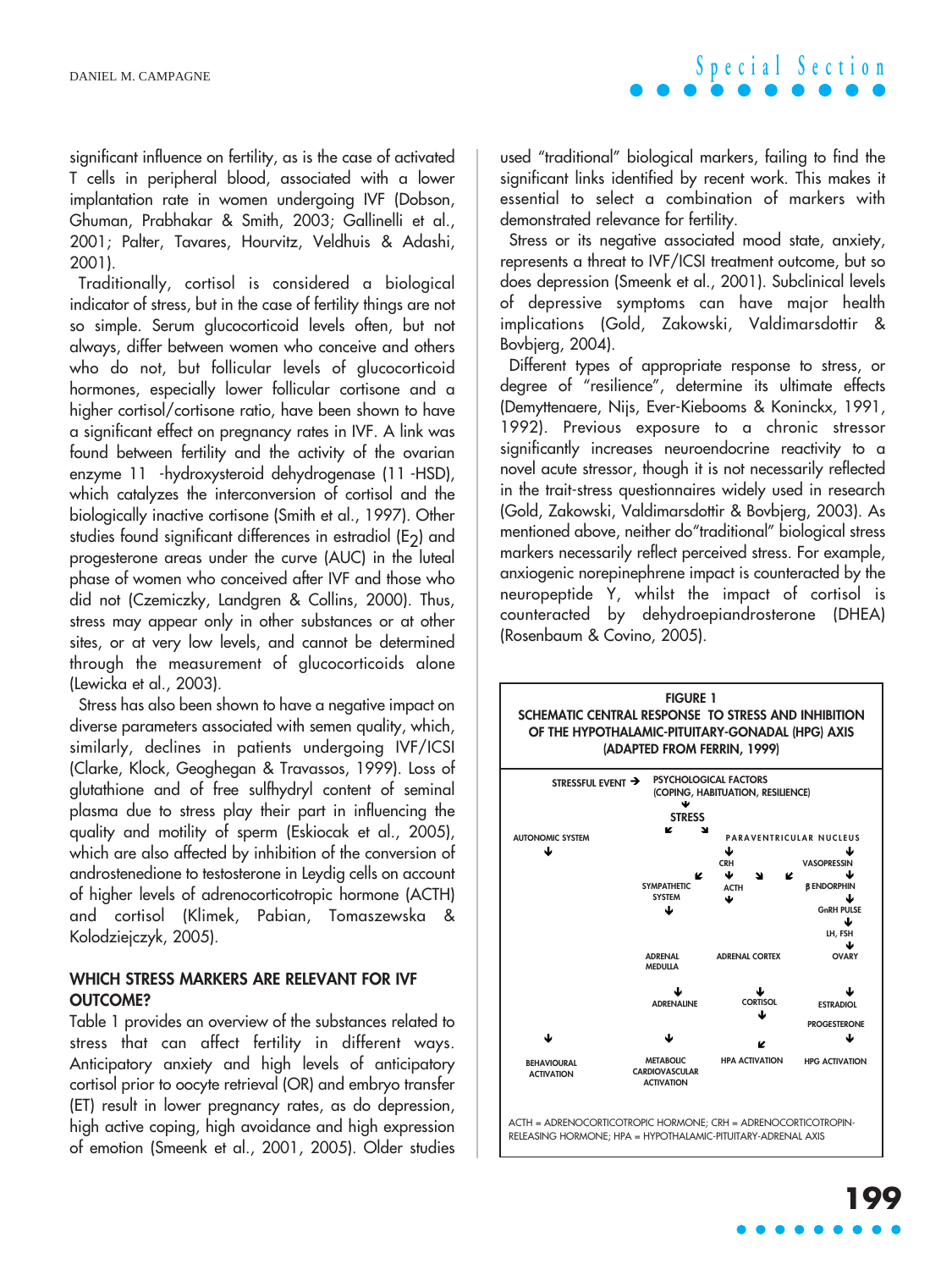These findings make it essential to measure stress before and during the fertility treatment, using a combination of biological and psychological means.

Moreover, there are differences in habituation underlying the chronicity of the impact of stress (Schommer, Hellhammer & Kirschbaum, 2003), which thus influence fertility in the long term.

### **REDUCING STRESS BEFORE FERTILITY TREATMENT COMMENCES**

Personality dimensions, coping modes, susceptibility to stress and resilience correlate with IVF outcome (Klonoff-Cohen, 2005). These influences may contribute to infertility from well before the problem manifests itself. Hence, the acute stress caused by the fertility problem needs to be distinguished from chronic stress not causally related to infertility (Eugster, Vingerhoets, van Heck & Merkus, 2004).

Those studies of the influence of stress on fertility treatment outcome that measured both chronic (or "trait") and procedural (or "state") stress/anxiety did so with a measure in serum at the first consultation at the fertility clinic. However, the chronic stress score obtained then necessarily includes accumulated anticipatory stress, brought on by previous stages of the "infertility experience" that commenced the day the couple started

| <b>TABLE 1</b><br><b>MARKERS FOR STRESS</b>     |                                        |                                                         |
|-------------------------------------------------|----------------------------------------|---------------------------------------------------------|
| Substance/Method                                | Relevance for acute<br>/chronic stress | Relevance as<br>stress marker for<br><b>IVF</b> outcome |
| Adrenaline                                      | High                                   | High (at OR*, ET**)                                     |
| Noradrenaline                                   | High                                   | High (at ET only)                                       |
| Adrenocorticotropic hormone (ACTH)              | High                                   | High                                                    |
| Amylase                                         | Variable                               | Questioned                                              |
| Dehydroepiandrosterone<br>Cortisol              | High<br>Variable                       |                                                         |
|                                                 | Variable                               | Site-dependent                                          |
| Estrogen<br>Prolactin                           | Probable                               | Probable                                                |
| Progesterone/Allopregnanolone                   | Variable                               | Questioned                                              |
| LH                                              | Probable                               | Probable                                                |
| Vasopressin                                     | High                                   | S                                                       |
| Natural Killer cells (NK)                       | High                                   | High                                                    |
| Cardiovascular reaction to provoked stress      | High                                   | High                                                    |
| Depression (even subclinical)                   | High                                   | High                                                    |
| High active coping                              | High                                   | Probable                                                |
| High avoidance                                  | High                                   | Probable                                                |
| High expression of emotion                      | High                                   | High                                                    |
| State-anxiety                                   | High                                   | High                                                    |
| Self-reported state-anxiety                     | Questioned                             | Questioned                                              |
| Trait-anxiety                                   | Some                                   | Some                                                    |
|                                                 | Questioned                             | Questioned                                              |
| Self-reported trait-anxiety                     |                                        |                                                         |
| *OC = OOCYTE RETRIEVAL; ** ET = EMBRYO TRANSFER |                                        |                                                         |

suspecting that something could be amiss. Moreover, it includes chronic stress due to other factors. Baseline acute and chronic stress affects biological end-points, that is, the number of oocytes retrieved and fertilized, but it also affects pregnancy, live birth delivery, birth weight and multiple gestations, whilst procedural stress only influences biological end-points (Klonoff-Cohen, Chu, Natarajan & Sieber, 2001). Stress itself increases treatment drop-out rates (Rajkhowa, McConnell & Thomas, 2006). Therefore, managing baseline stress is even more important than managing the stress brought on by the fertility treatment.

In order to protect the early embryo, the acute stress produced by or during the fertility treatment should be treated exclusively with psychological techniques or treatments, possibly complemented by dietary adjustments and changes in procedure. Chronic stress, however, would benefit more from treatment prior to the fertility treatment (Cwikel, Gidron & Sheiner, 2004). In either case, the approach should be tailored differentially to men and to women. The female response to marital stress, for example, differs significantly from the male response, and results in greater and more persistent hormonal and immunological changes (Kiecolt-Glaser et al., 1997, 1998).

The psychological treatments should be those that have been validated for the particular situation of infertility treatment, since many traditional remedies do not function in this context, or indeed make things worse. Efficacy is male/female factor dependent.

For both women and men, the short-term goal should be to reduce the patient's feelings of helplessness (see also Table 2).

With a view to structuring the application of the psychological measures, I propose the algorithm in Figure 2, which is based on the following premises:

- 1. It is not a specialist at the fertility clinic who makes the preliminary infertility diagnosis, but rather another physician, commonly the gynaecologist or the family doctor.
- 2. This physician should establish stress levels with the aid of validated questionnaires or refer to a psychologist to verify whether chronic stress plays a significant role. These measurements do not include the stress induced by visits to the fertility clinic.
- 3. Where indicated, stress reduction techniques are applied, and after 3 (?) months stress levels are mea-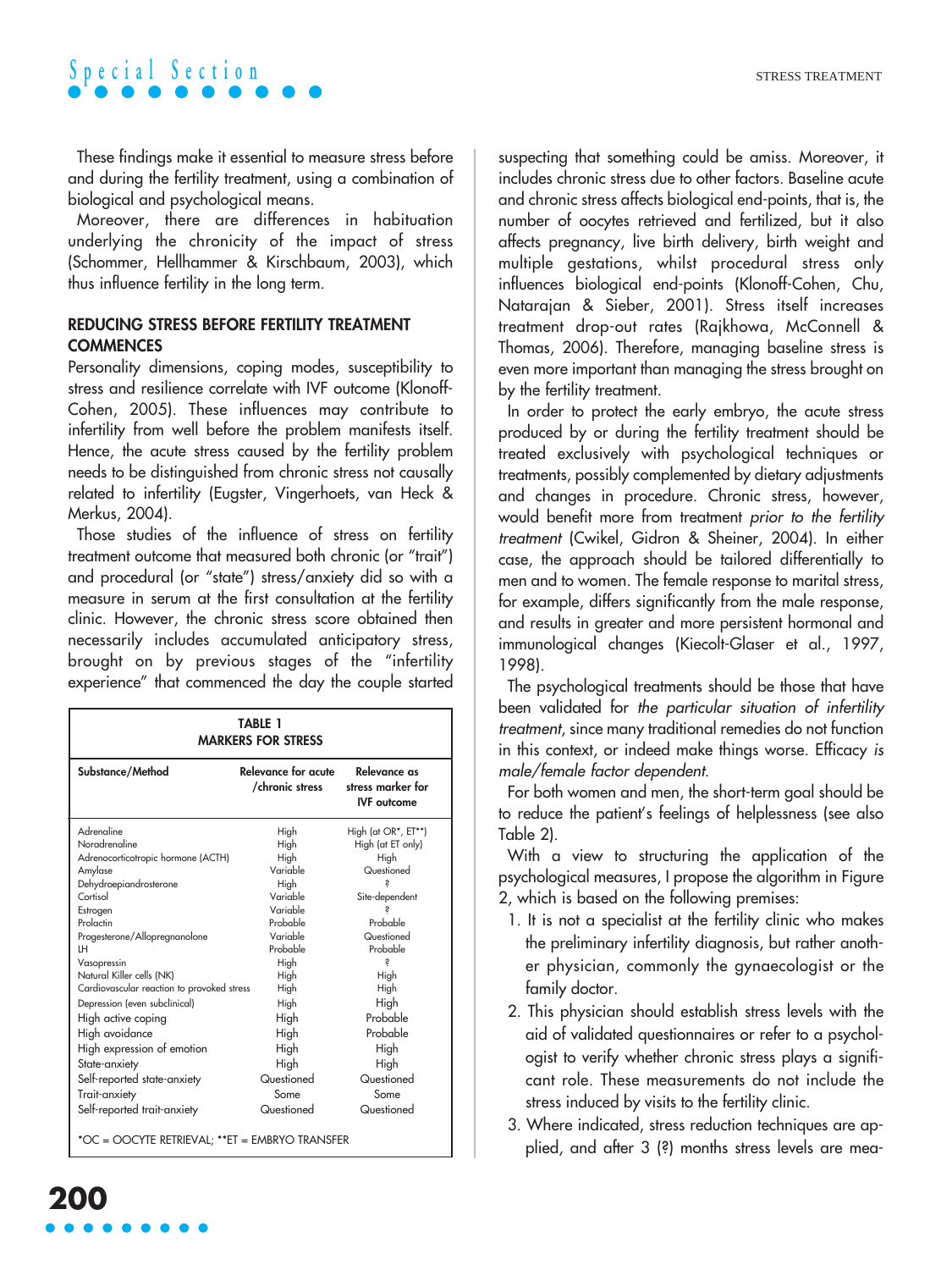sured again with the same questionnaires. With these results the couple are referred to fertility treatment.

- 4. The fertility clinic verifies the stress levels again, this time both psychological and biological (see Table 1, for a selection) and compares the findings with the previous measures to determine the sensitivity to stress treatment.
- 5. If levels are still over established individual thresholds, another 3 (?) months of stress reduction is attempted.
- 6. When an acceptable stress reduction is obtained, fertility treatment is initiated with concurrent stress management for both.
- 7. If baseline stress remains above maximum thresholds, the couple are advised about the increased probability of a negative outcome of the fertility treatment and are recommended to continue with therapy until lower stress levels are attained. If despite the warning they insist, an informed consent sheet is signed and the fertility treatment proceeds.

Several studies present promising results of psychological interventions that yielded higher pregnancy rates (Domar et al., 2000). As mentioned, it is not clear which markers should be measured to assess stress levels. We cannot rely exclusively on objective thresholds of common biological stress markers such as adrenaline or cortisol, since there is considerable overlap of their levels between successfully and unsuccessfully treated women (Smeenk et al., 2005). To initially establish stress levels, a prospective trait-anxiety and state-anxiety questionnaire could provide screening data. The Questionnaire on Emotional Maladjustment and Adaptive Resources in infertility (Cuestionario de Desajuste Emocional y Recursos Adaptativos en infertilidad, DERA; Moreno, Antequera & Jenaro, 2008), designed and validated in Spanish population, assesses emotional maladjustment possibly caused by infertility or by the assisted reproduction process, and provides useful data for psychological intervention.

Further research is needed to determine the efficacy of additional or alternative interventions. In the meantime, treatment protocol should include closer monitoring of stress and its effects, together with early interventions to reduce stress (for more information, see the work by Ávila and Moreno-Rosset in this special issue). These interventions would benefit from closer physicianpsychologist cooperation (see Table 3).

### **ETHICAL AND TECHNICAL REASONS SUPPORT THE MANAGEMENT OF STRESS PRIOR TO INITIATING FERTILITY TREATMENTS**

The evidence currently available supports the following three assertions:

- 1. Infertility causes stress in the couple involved
- 2. Fertility treatments cause stress in the couple involved
- 3. Stress may be a primary or secondary cause of infertility

Professional ethics provides reasons of its own for accepting as valid all three assertions and for the physician to act in consequence. If psychology can help to solve infertility, then psychology should be applied as a

#### **TABLE 2 SHORT-TERM GOALS FOR MALE AND FEMALE PATIENTS (POOK 1999)**

- ✔ Reduction of feelings of helplessness, through "coping" with infertility
- ✔ Changes in sexual behaviour
- ✔ Modification of negative cognitions as to infertility
- ✔ Overcoming deficiencies in knowledge about fertility
- $\nu$  Improving marital communication skills

#### **FIGURE 2 ALGORITHM FOR ESTABLISHING STRESS LEVELS PRIOR TO FERTILITY TREATMENT**

**DIAGNOSIS OF INFERTILITY**

#### $\mathsf{M}$

**ESTABLISH MALE AND FEMALE CHRONIC AND ACUTE STRESS LEVELS USING VALIDATED QUESTIONNAIRES**

#### $\mathsf{n}$

**IF OVER THRESHOLDS: INTENSIVE STRESS REDUCTION TECNIQUES FOR 3 MONTHS**

➯

**AFTER 3 MONTHS: ESTABLISH STRESS LEVELS AND REFER TO FERTILITY CLINIC**

#### $\mathsf{m}$

**AT CLINIC: ESTABLISH MALE AND FEMALE CHRONIC AND ACUTE STRESS LEVELS USING PSYCHOLOGICAL AND BIOLOGICAL ASSAYS**

 $\mathfrak n$ 

**IF OVER ESTABLISHED THRESHOLDS: INTENSIVE STRESS REDUCTION WITH PSYCHOLOGICAL AND ADJUVANT/DIETARY TREATMENTS FOR 3 MONTHS** 

 $\mathfrak n$ 

**WHEN REDUCTION IS ACHIEVED: INITIATION OF FERTILITY TREATMENT WITH CONCURRENT MALE AND FEMALE STRESS MANAGEMENT**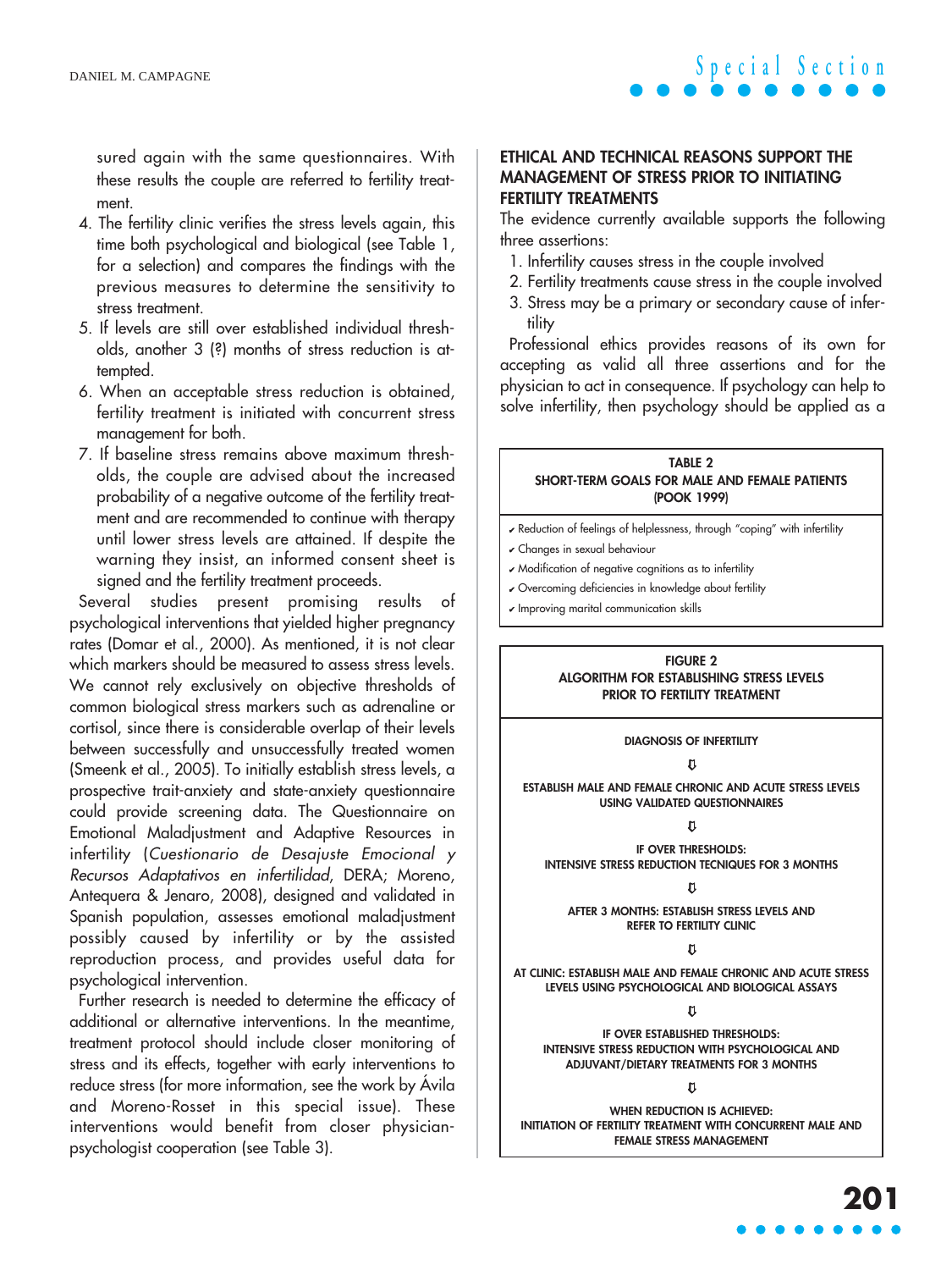first option before taking more invasive steps. The professional will apply less invasive treatments first. In this context, treatment protocol should consider stress as both a cause and a consequence of infertility.

The economic cost of infertility treatment is high. If better fertility is achieved through a primary reduction of acute and/or chronic stress, then this should be the guideline for private and public institutions alike.

For the biologist and laboratory technician, being in control of a fertility treatment requires that the number of biological variables be as low as possible. As we have seen, stress results in changes in a number of variables that are difficult to foresee and to control. The treatment cycle and its individual components will be under better control if the exogenous influences of chronic and acute stress are reduced or eliminated before the commencement of the treatment cycle.

## **CONCLUSION**

Infertility is a relative matter, and depends on changes brought about by the human being, by nature or by chance. Acute and chronic stress may cause infertility, or reduce the success rate of fertility treatments. Stress acts through different mechanisms, and its levels cannot be determined by measuring only glucocorticoids or just state-anxiety. What is needed is cooperation between gynaecology, biology and psychology.

| <b>TABLE 3</b><br><b>INTERVENTIONS FOR STRESS CONTROL AND</b><br><b>FERTILITY TREATMENT</b> |                                                                                                                                                                                                                                      |  |
|---------------------------------------------------------------------------------------------|--------------------------------------------------------------------------------------------------------------------------------------------------------------------------------------------------------------------------------------|--|
| Procedural<br>means:                                                                        | - Protocols to include patient selection according to<br>existing chronic stress levels and response to acute<br>stressors<br>- Preliminary treatments to reduce anxiety and<br>depression before fertilization cycles are initiated |  |
| Psychological<br>means:                                                                     | - Cognitive-behavioural therapy<br>- Relaxation training<br>- Differential orientation as to infertility<br>- Fertility sabbatical permit                                                                                            |  |
| Technical means:                                                                            | - Frozen back-up semen samples taken at low stress<br>moments outside the fertilization cycle<br>- Further refinement of fertilization techniques (removal<br>of the acrosome prior to ICSI (Morozumi 2005))                         |  |
| Neurobiological<br>means:                                                                   | - Establishing individual baselines and specific stress<br>markers<br>- Setting thresholds for referral<br>- Monitoring for stress before and during fertility<br>treatment                                                          |  |

Acute stress should be distinguished from chronic stress. The evidence available suggests that fertility treatment protocol should include stress management and stress reduction as factors of major importance. Consensus should be reached on a protocol that establishes:

- 1. (very) early measurement of stress in the assisted reproduction procedure.
- 2. which absolute or relative thresholds should be considered threats to the success of the fertility treatment, indicating a need for pre-treatment to reduce levels of acute and chronic stress, and
- 3. which evidence-based treatments for this purpose can be recommended.

Stress reduction is a non-invasive, less expensive and ethically acceptable way of improving fertility. The professional in reproductive medicine should always verify stress levels before initiating fertility treatment, and adjust the selection and treatment protocol accordingly.

## **REFERENCES**

- Berga, S.L. (1996). Functional hypothalamic chronic anovulation. In E.Y. Adashi, J.A. Rock & Z. Rosenwaks, Eds. Reproductive endocrinology, surgery and technology. (Vol.1, pp.1061-1076). Philadelphia: Lippincott-Raven.
- Campagne, D.M. (2006). Should fertilization treatment start with reducing stress? Human Reproduction, 21(7), 1651-1658.
- Clarke, R.N., Klock, S., Geoghegan, A. & Travassos, D.E. (1999). Relationship between psychological stress and semen quality among in-vitro fertilization patients. Human Reproduction 14(3), 753-758.
- Cwikel, J., Gidron, Y. & Sheiner, E. (2004). Psychological interactions with infertility among women. European Journal of Obstetrics & Gynecology and Reproductive Biology 117(2),126-131.
- Czemiczky, G., Landgren, B.M. & Collins, A. (2000). The influence of stress and state anxiety on the outcome of IVF-treatment: psychological and endocrinological assessment of Swedish women entering IVF-treatment. Acta Obstetricia Gynecologica Scandinavica 79(2):113-118.
- Demyttenaere, K., Nijs, P., Ever-Kiebooms, G. & Koninckx, P.R. (1991). Coping, ineffectiveness of coping and the psychoendocrinological stress responses during in-vitro fertilization. Journal of Psychosomatic Research 35(2-3), 231-243.

Demyttenaere, K., Nijs, P., Ever-Kiebooms, G. &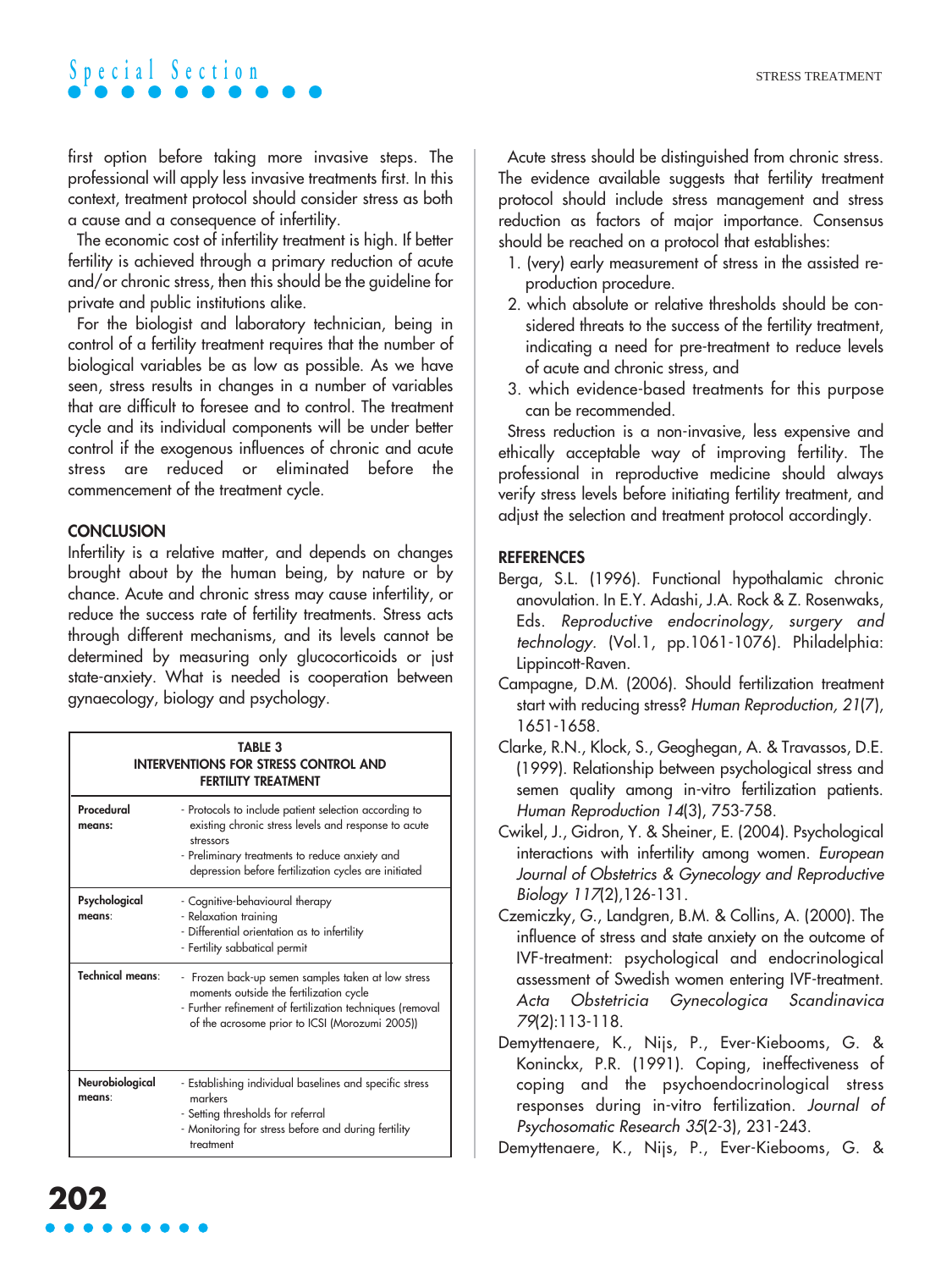Koninckx, P.R. (1992). Coping and the ineffectiveness of coping influence the outcome of in vitro fertilization through stress responses. Psychoneuroendocrinology 17(6), 655-665.

- Dobson, H., Ghuman S., Prabhakar, S. & Smith R. (2003). A conceptual model of the influence of stress on female reproduction. Reproduction 125,151-163.
- Domar, A.D., Seibel, M.M. & Benson, H. (1990). The mind/body program for infertility: a new behavioral treatment approach for women with infertility. Fertility and Sterility 53, 246-249.
- Domar,A.D, Clapp, D., Slawsby, E.A., Dusek, J., Kessel, B., Freizinger, M. (2000). Impact of group psychological interventions on pregnancy rates in infertile women. Fertility and Sterility 73, 805-811.
- Eskiocak, S., Gozen, A.S., Yapar, S.B., Tavas, F., Kilic, A.S. & Eskiocak M. (2005). Glutathione and free sulphydryl content of seminal plasma in healthy medical students during and after exam stress. Human Reproduction 20(9), 2595-2600.
- Eugster, A, Vingerhoets, A.J., van Heck, G.L. & Merkus J.M. (2004). The effect of episodic anxiety on an in vitro fertilization and intracytoplasmic sperm injection treatment outcome: a pilot study. Journal of Psychosomatic Obstetrics and Gynaecology 25(1), 57- 65.
- Gallinelli, A., Roncaglia, R., Matteo, M.L., Ciaccio, I., Volpe, A. & Facchinetti, F. (2001). Immunological changes and stress are associated with different implantation rates in patients undergoing in vitro fertilization-embryo transfer. Fertility and Sterility 76(1), 85-91.
- Gold, S.M., Zakowski, S.G., Valdimarsdottir, H.B. & Bovbjerg D.H. (2003). Stronger endocrine responses after brief psychological stress in women at familial risk of breast cancer. Psychoneuroendocrinology 28, 584- 593.
- Gold, S.M., Zakowski, S.G., Valdimarsdottir, H.B. & Bovbjerg D.H. (2004). Higher Beck depression scores predict delayed epinephrine recovery after acute psychological stress independent of baseline levels of stress and mood. Biological Psychology 67, 261-273.
- Hunfeld, J.A.M., Passchier, J., Bolt, L.L. & Buijsen M.A.J.M. (2004). Protect the child from being born: arguments against IVF from heads of the 13 licensed Dutch fertility centres, ethical and legal perspectives. Journal of Reproductive and Infant Psychology 22(4), 279-289.
- Kaufman, J., Plotsky, P., Nemeroff, C. & Chamey D. (2000). Effects of early adverse experiences on brain structure and function: clinical implications. Biological Psychiatry 48, 778-790.
- Kiecolt-Glaser, J.K., Glaser R., Cacioppo, J.T., MacCallum R.C., Snydersmith, M., Kim, C. & Malarkey W.B. (1997). Marital conflict in older adults: endocrinological and immunological correlates. Psychosomatic Medicine 59(4), 339-349.
- Kiecolt-Glaser, J.K., Glaser, R., Cacioppo, J.T. & Malarkey, W.B. (1998). Marital stress: immunologic, neuroendocrine, and autonomic correlates. Annals of the New York Academy of Science 840, 656-663.
- Klimek, M., Pabian, W., Tomaszewska, B. & Kolodziejczyk, J. (2005). Levels of plasma ACTH in men from infertile couples. Neuroendocrinology Letters 4 (26).
- Klonoff-Cohen, H. (2005). Female and male lifestyle habits and IVF: what is known and unknown. Human Reproduction Update 11(2),180-204.
- Klonoff-Cohen, H., Chu, E., Natarajan, L. & Sieber W. (2001). A prospective study of stress among women undergoing in vitro fertilization or gamete intrafallopian transfer. Fertility and Sterility 76(4), 675-87.
- Lewicka, S., Hagens, C. von, Hetting, U., Grunwald, K., Vecsei, P., Runnebaum, B. & Rabe, T. (2003). Cortisol and cortisone in human follicular fluid and serum and the outcome of IVF treatment. Human Reproduction 18(8), 1613-7
- De Liz, T.M. & Strauss, B. (2005). Differential efficacy of group and individual/couple psychotherapy with infertile patients. Human Reproduction 20(5), 1324- 1332.
- Lord, S., Robertson, N. (2005). The role of patient appraisal and coping in predicting distress in IVF. Journal of Reproductive and Infant Psychology 23(4), 319-332.
- McEwen, B.S. (2005). Stressed or stressed out: What is the difference? Journal of Psychiatry & Neuroscience 30(5), 315-318.
- Moreno-Rosset, C., Antequera, R. & Jenaro, C. (2008). DERA. Cuestionario de Desajuste Emocional y Recursos Adaptativos en infertilidad [Questionnaire on Emotional Maladjustment and Adaptive Resources in infertility]. Premio TEA Ediciones, 2007. Madrid: TEA Ediciones, S.A.
- Palter, S.F., Tavares, A.A.B., Hourvitz, A., Veldhuis, J.D.